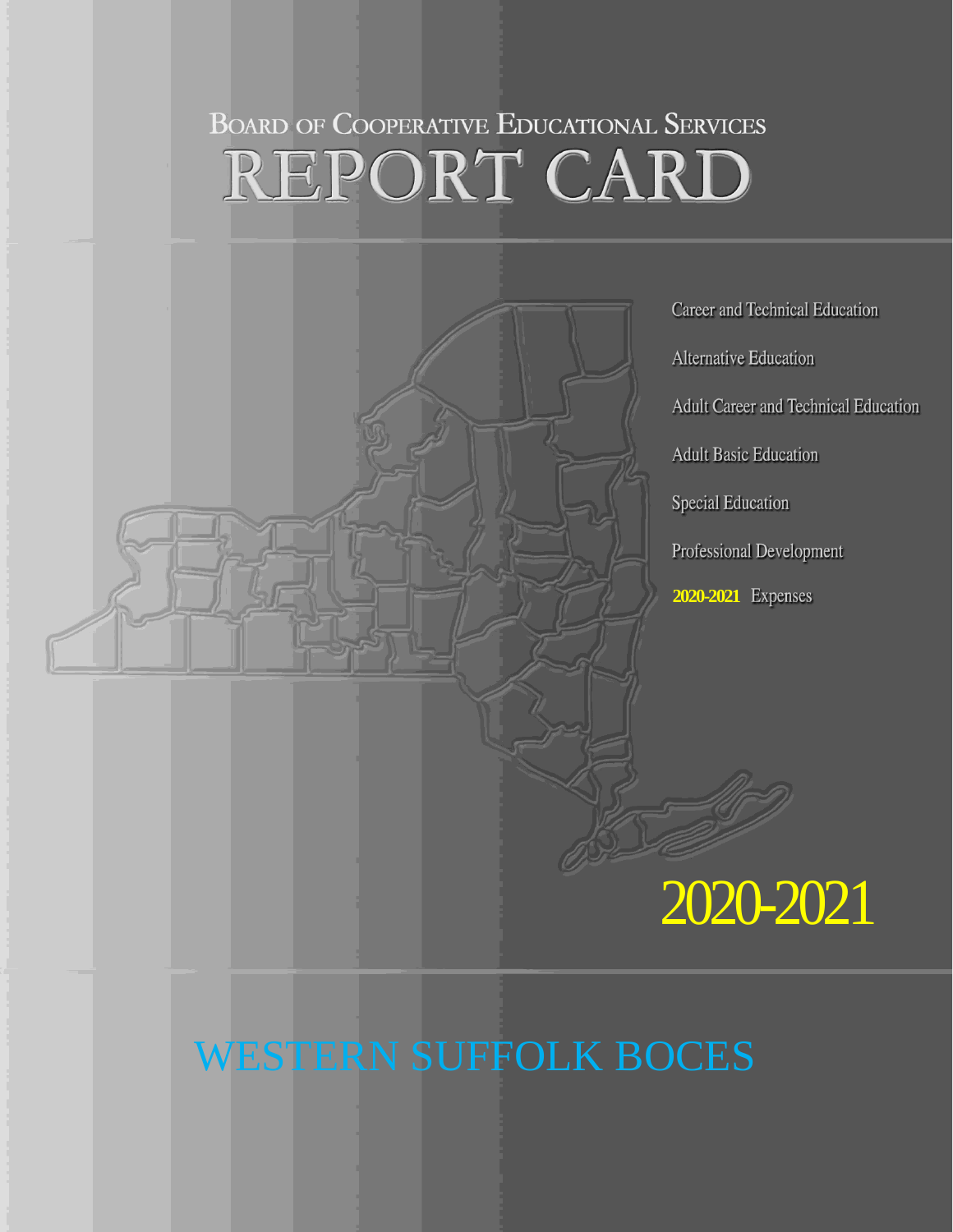## WESTERN SUFFOLK BOCES **Board of Cooperative Educational Services 2020-2021 Report Card**

#### **Table of Contents**

 **Page**

| <b>Indicators of BOCES Performance</b>                                                        |                                             |  |  |  |  |
|-----------------------------------------------------------------------------------------------|---------------------------------------------|--|--|--|--|
| <b>Special Education</b><br><b>Special Education Enrollment and Tuition in BOCES Programs</b> | $1 - 3$<br>$4 - 5$<br>6<br>6<br>7<br>$8-10$ |  |  |  |  |
|                                                                                               | 12                                          |  |  |  |  |

|  | <b>13</b> |
|--|-----------|
|--|-----------|

Prior editions of the BOCES Report Card included other data representing information on component districts.

The following data were not included in this report.

- ❖ State Testing Program for All Component Districts
- ❖ Graduation Results

**Due to the circumstances related to the pandemic, approximately 4 out of 10 students participated in the Spring 2021 Grades 3-8 English Language Arts (ELA) and Mathematics Tests. As a result, State Exam data are not an accurate representative of the State's student population for the 2020-21 school year. The U.S. Department of Education did not grant the Department's assessment waiver request for Spring 2021 tests. As a result, the Department administered shorter state assessments to those students who attended school in person. Students engaged in fully remote learning were not required to come to school to take the tests. For Spring 2022, NYSED expects to return to the normal two-session test format. Additionally, Regents Examinations were not offered in January or August of 2021. NYSED did offer the following Regents examinations in June 2021 only: Algebra I, Earth Science (written test only), English Language Arts (ELA), and Living Environment. More information can be found in the NYSED news feed website at [http://www.nysed.gov/news/2021.](http://www.nysed.gov/news/2021)**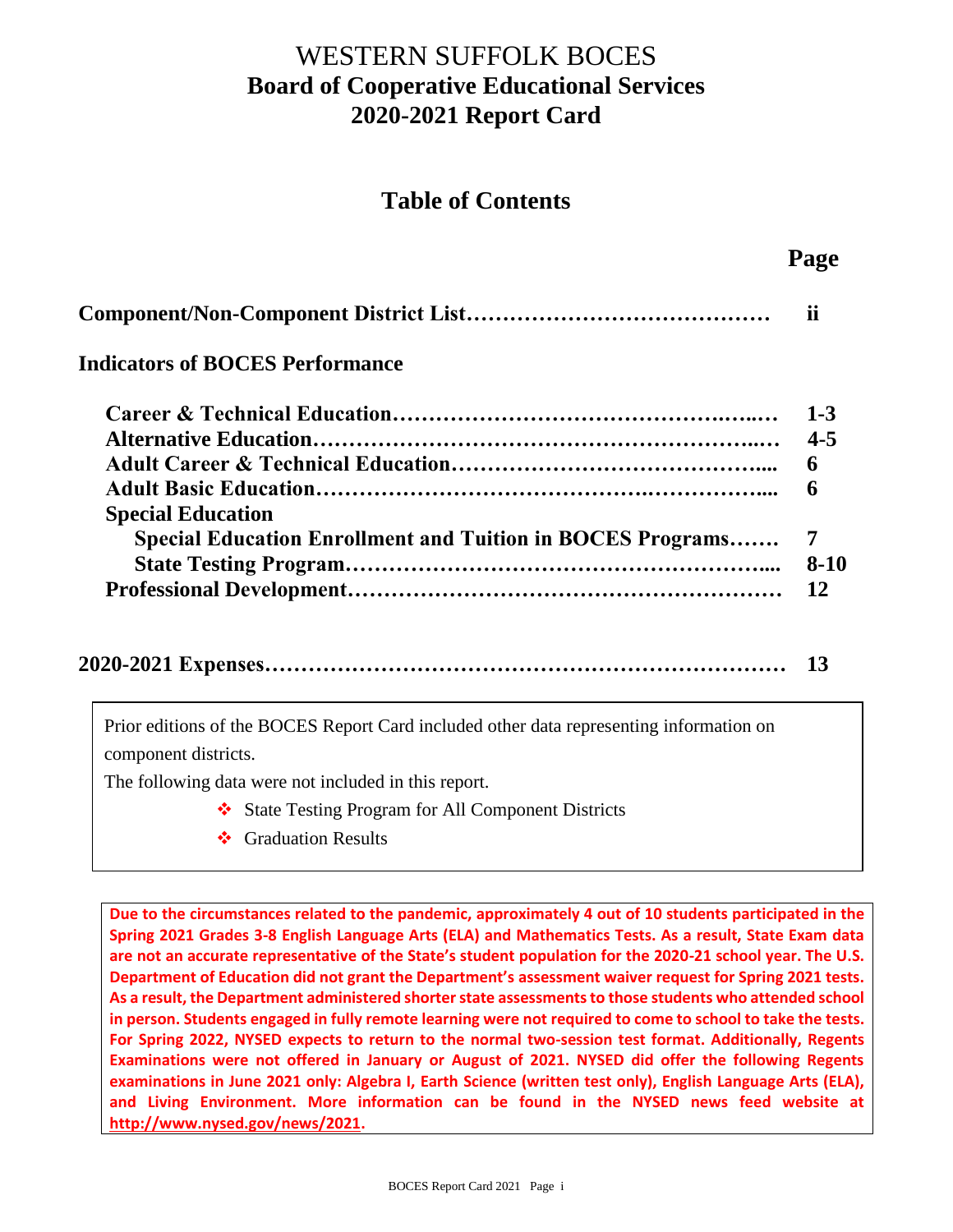## **Western Suffolk BOCES Component Districts**

- Amityville UFSD
- Babylon UFSD
- Cold Spring Harbor CSD
- Commack UFSD
- Copiague UFSD
- Deer Park UFSD
- Elwood UFSD
- Half Hollow Hills CSD
- Harborfields CSD
- Huntington UFSD
- Kings Park CSD
- Lindenhurst UFSD
- North Babylon UFSD
- Northport-East Northport UFSD
- Smithtown CSD
- South Huntington UFSD
- West Babylon UFSD
- Wyandanch UFSD

#### **Western Suffolk BOCES encompasses 210 square miles.**

## **Joint Management Team**

- Nassau
- Suffolk One (Eastern Suffolk)
- Suffolk Two (Western Suffolk)

## **To learn more about the comprehensive nature of BOCES in NYS, go to:**

https://www.boces.org/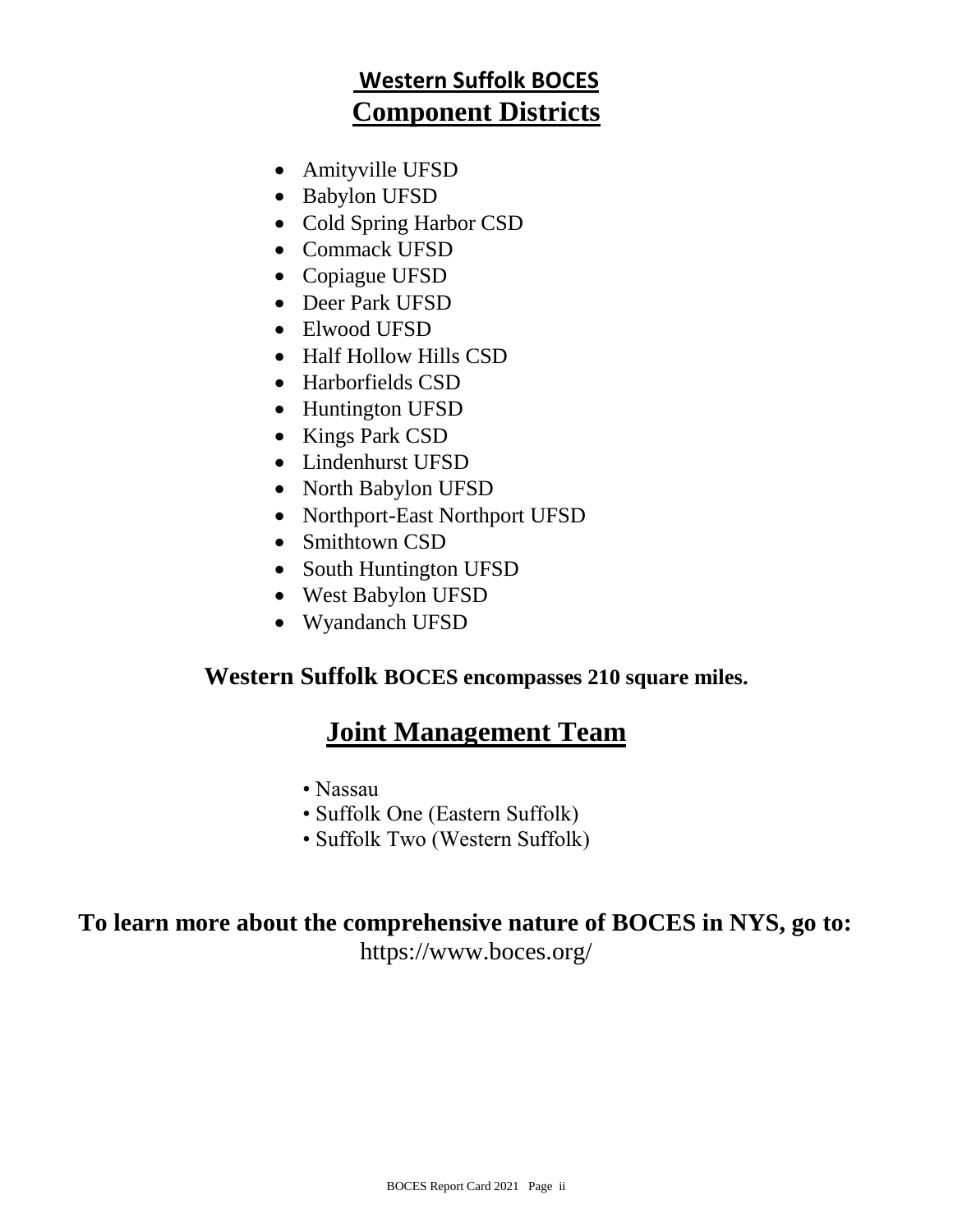## **Indicators of BOCES Performance**

## **Career & Technical Education (CTE)**

BOCES CTE classes, offered primarily on a half-day basis, prepare high school students from component districts for skilled work force careers. Most CTE programs require two years to complete.

|                                                                                                                          |          | <b>General</b><br><b>Education</b><br><b>Students</b> | <b>Students</b><br>with<br><b>Disabilities</b> | <b>General</b><br><b>Education</b><br><b>Students</b> | <b>Students</b><br>with<br><b>Disabilities</b> |  |  |  |
|--------------------------------------------------------------------------------------------------------------------------|----------|-------------------------------------------------------|------------------------------------------------|-------------------------------------------------------|------------------------------------------------|--|--|--|
| Number of 11 <sup>th</sup> /12 <sup>th</sup> grade students enrolled in a<br><b>CTE two-year sequence:</b>               |          | 2019-20                                               | 2019-20                                        | 2020-21                                               | 2020-21                                        |  |  |  |
| <b>First-year students</b>                                                                                               |          | 641                                                   | 352                                            | 592                                                   | 302                                            |  |  |  |
| Second-year students                                                                                                     |          | 426                                                   | 238                                            | 408                                                   | 206                                            |  |  |  |
| Second-year students completing                                                                                          |          | 337                                                   | 157                                            | 351                                                   | 149                                            |  |  |  |
| <b>Completers with technical endorsement</b>                                                                             |          | 337                                                   | 157                                            | 351                                                   | 149                                            |  |  |  |
| <b>Other Career-Related Programs</b>                                                                                     |          |                                                       |                                                |                                                       |                                                |  |  |  |
| Number of 11 <sup>th</sup> /12 <sup>th</sup> grade students enrolled in one-<br>year programs:                           |          |                                                       |                                                |                                                       |                                                |  |  |  |
| "New Vision"                                                                                                             |          | 0                                                     | 0                                              | 0                                                     | 0                                              |  |  |  |
| Participated 1 yr of a CTE Program                                                                                       |          | 0                                                     | $\Omega$                                       | 0                                                     | 0                                              |  |  |  |
| Other one-year programs                                                                                                  |          | $\Omega$                                              | $\Omega$                                       | $\Omega$                                              | $\Omega$                                       |  |  |  |
| <b>Tuition Per Student for CTE Programs</b>                                                                              |          | Data Source: 602 Report                               |                                                |                                                       |                                                |  |  |  |
|                                                                                                                          | \$12,159 |                                                       |                                                |                                                       |                                                |  |  |  |
| \$10,986                                                                                                                 |          |                                                       |                                                | \$10,923                                              |                                                |  |  |  |
|                                                                                                                          |          |                                                       |                                                |                                                       |                                                |  |  |  |
| <b>2019-20 This BOCES</b>                                                                                                |          | <b>2020-21 This BOCES</b>                             |                                                | 2020-21 State Avg.                                    |                                                |  |  |  |
| *Number Enrolled in CTE Programs as a Percent of all<br><b>Juniors and Seniors in Component District High</b><br>Schools |          |                                                       |                                                |                                                       |                                                |  |  |  |

| 13.0     | 13.0     | 13.0     |  |
|----------|----------|----------|--|
| 2018-19% | 2019-20% | 2020-21% |  |

**\* Data Include General Education and Students with Disabilities.** *Data Source: SIRS*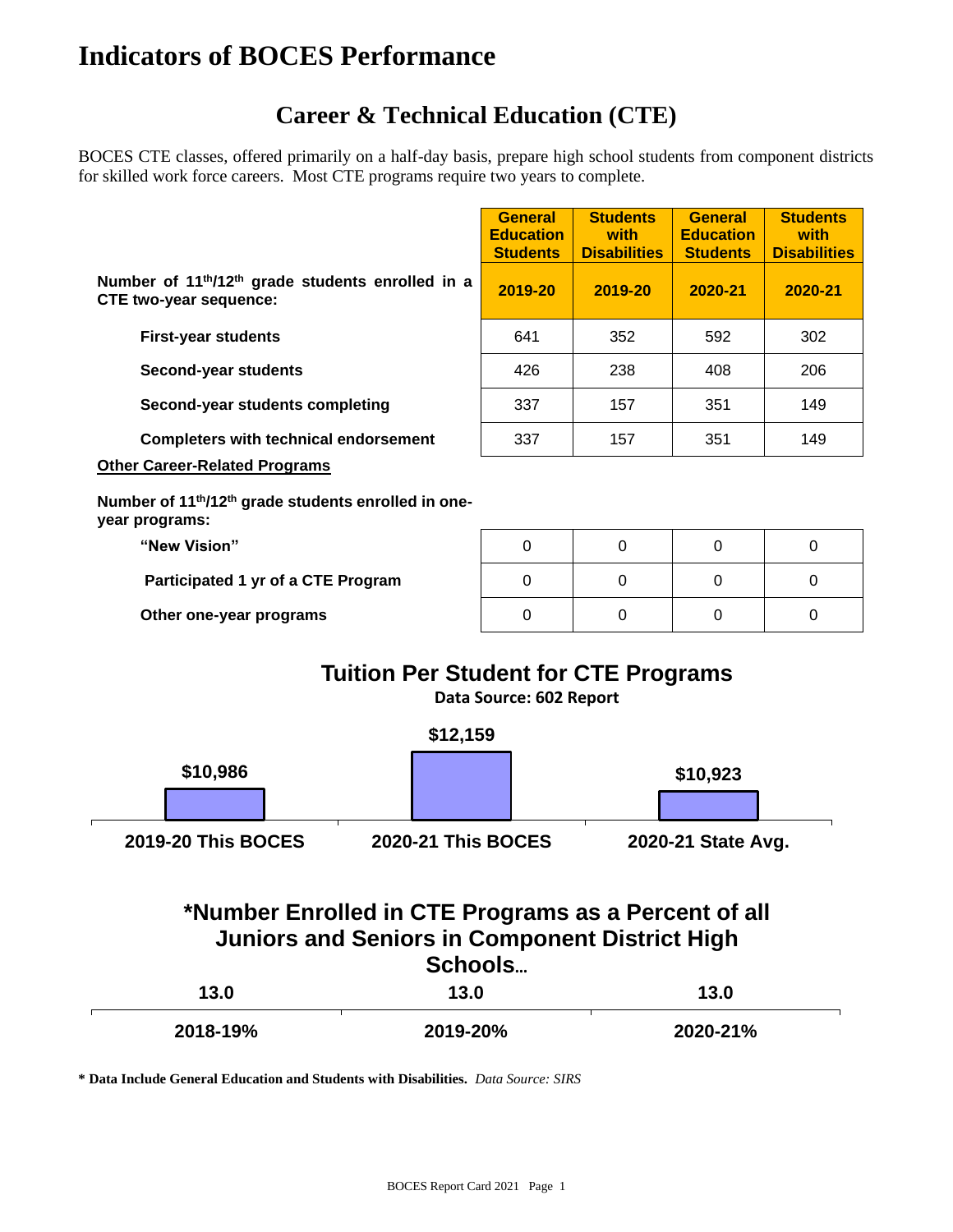## **CTE Student Performance on Perkins Indicators Who Left School in 2019-20**

 *Data Source: SIRS*



#### **Status of Career and Technical Education (CTE) Students 2019-20 Placement Outcomes**

BOCES Surveys CTE concentrators six months after they last attended their CTE program to determine if they are employed or continuing their education. **Students received exemption from certain Regents testing requirements in 2019-2020 due to exam cancellation in response to the ongoing COVID-19 pandemic. As such, students were able to complete High School without passing all normally required Regents exams.** *Data Source: CTE Placement Report*

| <b>Total Placement</b> |                   |                     |  |  |  |
|------------------------|-------------------|---------------------|--|--|--|
|                        | <b>This BOCES</b> | <b>State Target</b> |  |  |  |
|                        | 94.8%             | 97.54%              |  |  |  |

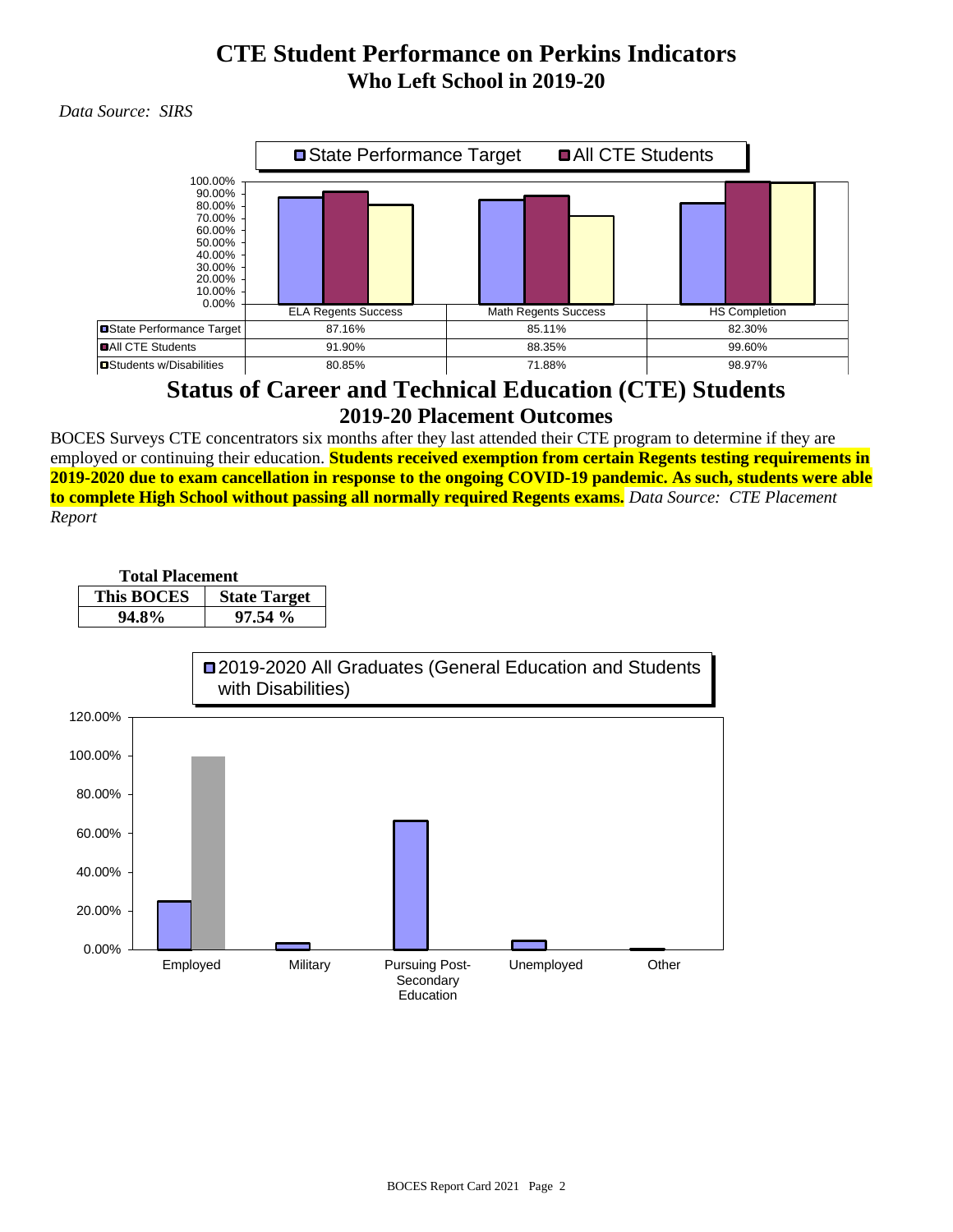#### **Test Assessing Secondary Completion Leading to TASC For CTE Students Age 16-18 2020-2021**

The Test Assessing Secondary Completion (TASC) is a national examination that is available to adults who did not graduate from high school or whose diplomas may not be recognized by New York State. In New York State, the TASC are offered in English and Spanish.

|                                                                                       | Grades 9-12<br><b>Programs</b><br>Leading to a<br><b>TASC</b> |                     |  |
|---------------------------------------------------------------------------------------|---------------------------------------------------------------|---------------------|--|
| Number of students who:                                                               | Half-<br>day                                                  | <b>Full-</b><br>day |  |
| <b>Enrolled</b>                                                                       | Ω                                                             | 0                   |  |
| <b>Passing Rate of Students Tested</b>                                                | ∩                                                             | O                   |  |
| <b>Remained / Still Enrolled in the Program</b>                                       | O                                                             | O                   |  |
| Left the program and did not enter<br>another district or BOCES<br>program (dropouts) | O                                                             | ŋ                   |  |
| <b>Returned to School District:</b>                                                   |                                                               |                     |  |
|                                                                                       |                                                               |                     |  |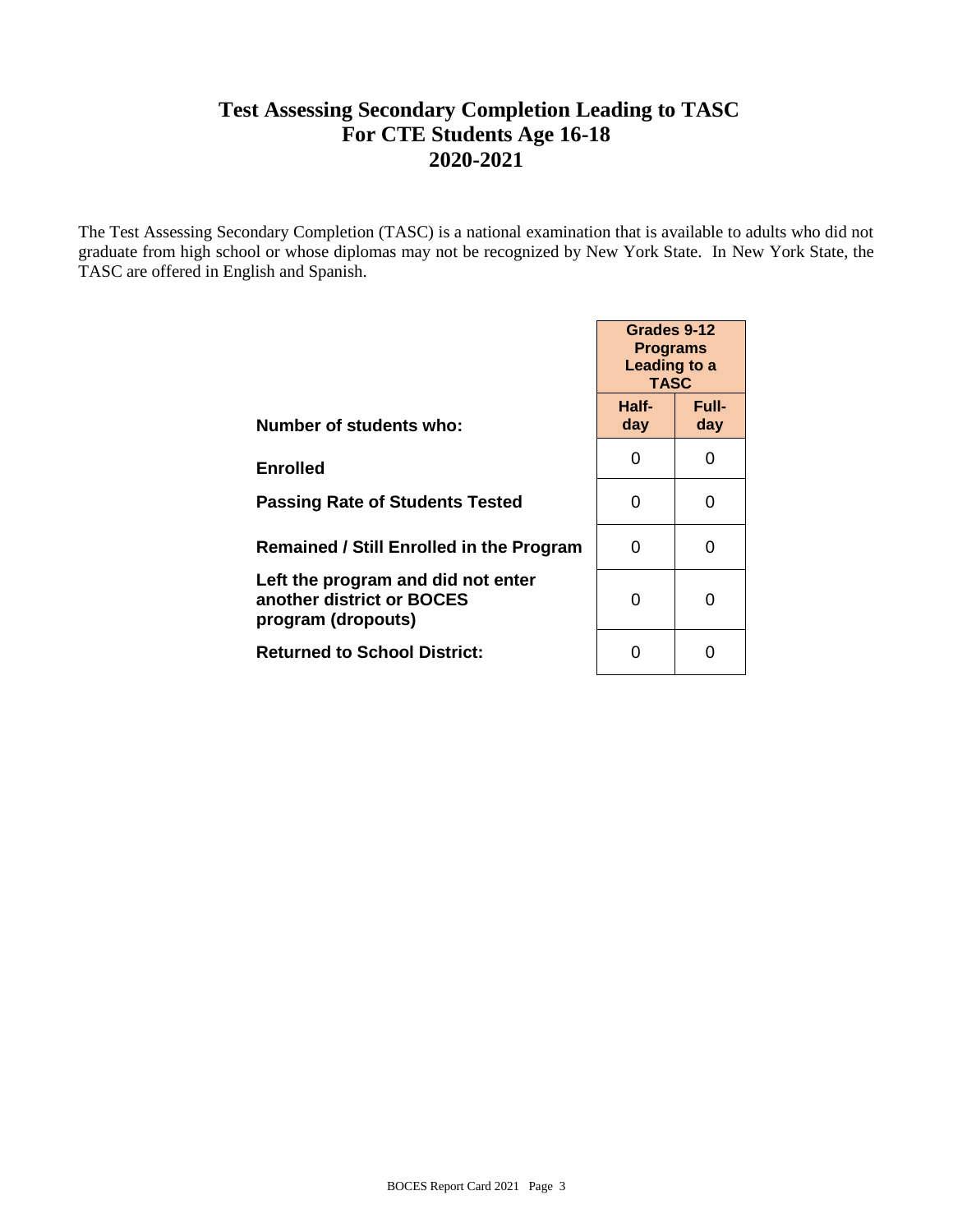## **Alternative Education**

BOCES operates full-day and/or half-day programs for general-education students who have been identified as having special needs not being met in school district programs. Programs may include academics, vocational skills, work-study, specialized activities or a combination of these. The BOCES Report Card includes alternative education program enrollment and outcome data for students in grades 5 through 8, as well as students in programs leading to high school diplomas or high school equivalency diplomas.



#### **Alternative Education Outcomes**

The objective of the alternative education program is to retain students until they graduate or return to a regular school setting. Students counted as leaving programs may have done so for a variety of reasons including relocation, medical problems, childcare, incarceration or entering other education programs.

|                                                                                       | Grades 5-8 |          |          | Grades 9-12<br><b>Programs</b><br><b>Leading to</b><br><b>HS Diploma</b> | Grades 9-12<br><b>Programs</b><br><b>Leading to</b><br><b>HS</b><br><b>Equivalency</b><br><b>Diplomas</b> |          |
|---------------------------------------------------------------------------------------|------------|----------|----------|--------------------------------------------------------------------------|-----------------------------------------------------------------------------------------------------------|----------|
| Number of students who:                                                               | Full-day   | Half-day | Full-day | Half-day                                                                 | Half- day                                                                                                 | Full-day |
| Returned to a school district program                                                 | $\Omega$   | 0        | 8        | $\Omega$                                                                 | $\Omega$                                                                                                  | 11       |
| Remained in the BOCES program                                                         | $\Omega$   | $\Omega$ | 4        | $\Omega$                                                                 | $\Omega$                                                                                                  | 44       |
| Left the program and did not enter<br>another district or BOCES program<br>(dropouts) | 0          | 0        | $\Omega$ | $\Omega$                                                                 | $\Omega$                                                                                                  | 7        |
| Received high school diplomas                                                         |            |          | 27       | $\Omega$                                                                 |                                                                                                           |          |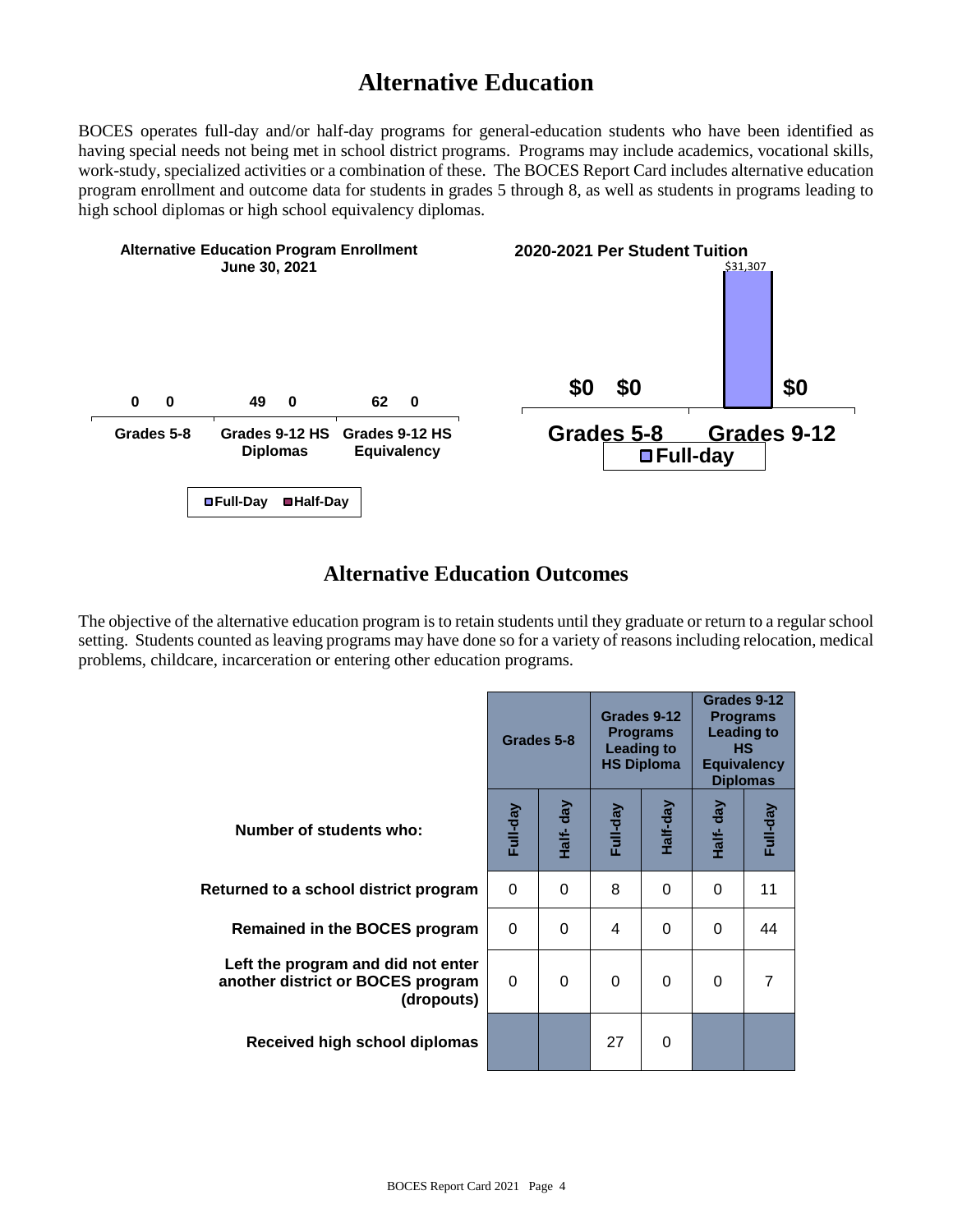### **Alternative Education State Testing Program 2020-2021 School Year**

|                                                                            |                    |             | <b>Counts of Students Tested</b> |              | <b>Percentage of Students Tested</b>     | <b>Count of</b>               |                                     |                                                                |
|----------------------------------------------------------------------------|--------------------|-------------|----------------------------------|--------------|------------------------------------------|-------------------------------|-------------------------------------|----------------------------------------------------------------|
| <b>State Assessment-</b><br><b>Regents Exams</b>                           | <b>Below</b><br>55 | 55-64       | 65 and<br><b>Above</b>           | <b>Total</b> | <b>Below</b><br>$55 -$<br><b>Percent</b> | $55 - 64 -$<br><b>Percent</b> | 65 and<br>Above -<br><b>Percent</b> | <b>Students</b><br><b>Exempted</b><br>from Exam<br>with Credit |
| Algebra I (CC)                                                             | $\mathbf 0$        | $\mathbf 0$ | $\mathbf 0$                      | $\mathbf 0$  | 0.0%                                     | 0.0%                          | 0.0%                                | 8                                                              |
| <b>Algebra II (CC)</b>                                                     | $\mathbf 0$        | $\mathbf 0$ | $\mathbf 0$                      | $\mathbf 0$  | 0.0%                                     | 0.0%                          | 0.0%                                | $\mathbf 0$                                                    |
| <b>Geometry (CC)</b>                                                       | 0                  | 0           | $\mathbf 0$                      | $\mathbf 0$  | 0.0%                                     | 0.0%                          | 0.0%                                | $\mathbf 0$                                                    |
| <b>English Language</b><br>Arts (CC)                                       | $\mathbf 0$        | $\mathbf 0$ | 1                                | 1            | 0.0%                                     | 0.0%                          | 0.0%                                | 22                                                             |
| <b>Living Environment</b>                                                  | $\mathbf 0$        | $\mathbf 0$ | $\pmb{0}$                        | $\mathbf 0$  | 0.0%                                     | 0.0%                          | 0.0%                                | 8                                                              |
| <b>Physical Setting/</b><br><b>Earth Science</b>                           | $\overline{0}$     | $\mathbf 0$ | $\mathbf 0$                      | $\mathbf 0$  | 0.0%                                     | 0.0%                          | 0.0%                                | $\mathbf 0$                                                    |
| <b>Physical Setting/</b><br><b>Chemistry</b>                               | $\mathbf 0$        | $\mathbf 0$ | $\mathbf 0$                      | $\mathbf 0$  | 0.0%                                     | 0.0%                          | 0.0%                                | $\mathbf 0$                                                    |
| <b>Physical Setting/</b><br><b>Physics</b>                                 | $\mathbf 0$        | $\mathbf 0$ | $\mathbf 0$                      | $\mathbf 0$  | 0.0%                                     | 0.0%                          | 0.0%                                | $\mathbf 0$                                                    |
| <b>Global History and</b><br><b>Geography II (New</b><br><b>Framework)</b> | 0                  | $\mathbf 0$ | 0                                | 0            | 0.0%                                     | 0.0%                          | 0.0%                                | $\pmb{0}$                                                      |
| <b>Global History and</b><br><b>Geography Transition</b>                   | $\mathbf 0$        | $\mathbf 0$ | $\mathbf 0$                      | $\mathbf 0$  | 0.0%                                     | 0.0%                          | 0.0%                                | $\overline{7}$                                                 |
| <b>United States History</b><br>and Government                             | 0                  | 0           | $\boldsymbol{0}$                 | $\mathbf 0$  | 0.0%                                     | 0.0%                          | 0.0%                                | 22                                                             |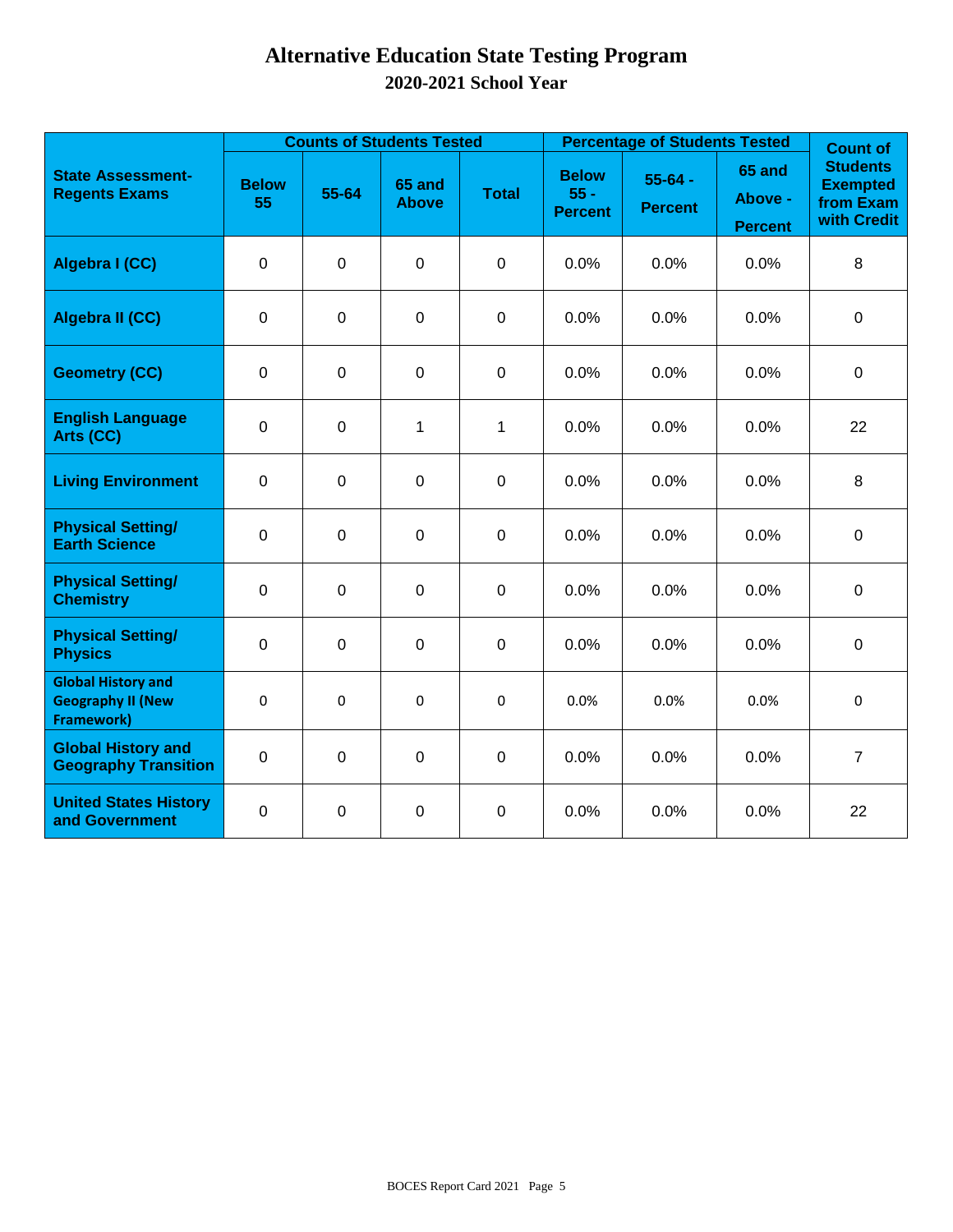## **Adult Career and Technical Education (CTE)**

Adult CTE programs enhance academic and workplace skills and enable participants to gain employment or career advancement. *Data Source: ASISTS*

|                                                               | <b>This BOCES</b> |                           | <b>BOCES Statewide</b> |
|---------------------------------------------------------------|-------------------|---------------------------|------------------------|
|                                                               |                   | <b>Count / Percentage</b> | Average                |
| <b>All CTE Programs</b>                                       |                   |                           |                        |
| <b>Enrolled during 2019-20</b>                                | 952               | --                        | --                     |
| <b>Continuing Enrollment after 2019-20</b>                    | 512               | 53.7%                     | 0%                     |
| <b>Completed or Left During 2019-20</b>                       | 440               | 46.22%                    | $0\%$                  |
| Left Prior to Completion During 2019-20                       | 57                | 12.95%                    | 0%                     |
| Completed by the End of 2019-20                               | 383               | 87.05%                    | 0%                     |
| Completed or Left During 2019-20 and Status Known             | 323               | 73.41%                    | 0%                     |
| Completed/Left/Status Known and Successfully Placed*          | 284               | 87.93%                    | $0\%$                  |
| <b>Completed but Not seeking Employment</b>                   | 15                | 3.92%                     | $0\%$                  |
| <b>Non-Traditional CTE Programs</b>                           |                   |                           |                        |
| <b>Enrolled in Non-Traditional Programs During 2019-20</b>    |                   |                           |                        |
| Completed a Non-Traditional Program By the End of 2019-20     |                   | $\%$                      | 0%                     |
| Under-Represented Gender Members Enrolled during 2019-20      |                   | %                         | $0\%$                  |
| Under-Represented Gender Members Who Completed during 2019-20 |                   | $\%$                      | 0%                     |

\* Successfully Placed means placed in employment, the military or in additional education.

#### **Adult Basic Education**

Based on data reported for the National Reporting System (NRS) for adult education programs, enrollment in adult basic education programs for 2019-2020 was 1984.

#### **Educational Gain**

Under the NRS, educational gain is the primary goal for students in adult beginning/intermediate programs, adult secondary (low) programs, and in English for speakers of other languages programs. Students are counted as achieving educational gain if they exceed established reference points in their standardized test scores between enrollment and re-testing. **Totals for 2019-20 not available due to COVID-19 program interruption.**

|                                                   | <b>Enrollment</b> |         |         | <b>Educational Gain</b> |                           |        |                |       |                |         |  |
|---------------------------------------------------|-------------------|---------|---------|-------------------------|---------------------------|--------|----------------|-------|----------------|---------|--|
| <b>Educational</b><br>Program                     | 2018-19           | 2019-20 | 2020-21 |                         | 2018-19<br><b>Percent</b> |        | 2019-20        |       |                | 2020-21 |  |
|                                                   |                   |         |         |                         |                           |        | <b>Percent</b> |       | <b>Percent</b> |         |  |
| <b>Adult</b><br><b>Beginning/</b><br>Intermediate | 484               | 708     | 640     | 263                     | 54%                       | $\sim$ | $-9/2$         | --    | $-9/2$         |         |  |
| <b>Adult</b><br><b>Secondary</b><br>(Low)         | 78                | 72      | 61      | 37                      | 47%                       | $- -$  | $-9/2$         | --    | $-9/6$         |         |  |
| <b>ESOL</b>                                       | 1605              | 1760    | 1283    | 1514                    | 94%                       | $- -$  | --%            | $- -$ | $-9/0$         |         |  |

#### **Other Outcomes (2018-19 through 2020-21)**

The following outcome measures are consistent with the National Reporting System (NRS) for adult education. Students in adult secondary (high) programs are considered to have a primary goal of obtaining a secondary or high school equivalency diploma. For all other outcomes, the student achievements correlate to the students indicating those goals at intake. Totals for 2019-20 not available due to pandemic program interruption. Did not collect data for 2020-21.

|                                                        | <b>Students with Goal</b> |               |         | <b>Students Achieving Goal</b> |                |         |                |         |                |
|--------------------------------------------------------|---------------------------|---------------|---------|--------------------------------|----------------|---------|----------------|---------|----------------|
| <b>Other Outcomes</b>                                  | 2018-19                   | 2019-20       | 2020-21 | 2018-19                        |                | 2019-20 |                | 2020-21 |                |
|                                                        |                           |               |         |                                | <b>Percent</b> |         | <b>Percent</b> |         | <b>Percent</b> |
| <b>Entered employment</b>                              | 308                       | $\sim$        | $- -$   | 269                            | 87%            | $- -$   | --%            | $- -$   | $-9/0$         |
| <b>Retained employment</b>                             | 948                       | $\sim$ $\sim$ | $- -$   | 834                            | 88%            |         | $-9/0$         | $-$     | --%            |
| <b>Obtained secondary or</b><br>HS equivalency diploma | 53                        | --            | $-$     | 45                             | 85%            |         | $-9/2$         | $- -$   | $-5%$          |
| <b>Entered post-secondary</b><br>education or training | --                        | --            | --      | --                             |                | --      | $-9/2$         | $- -$   | $-9/6$         |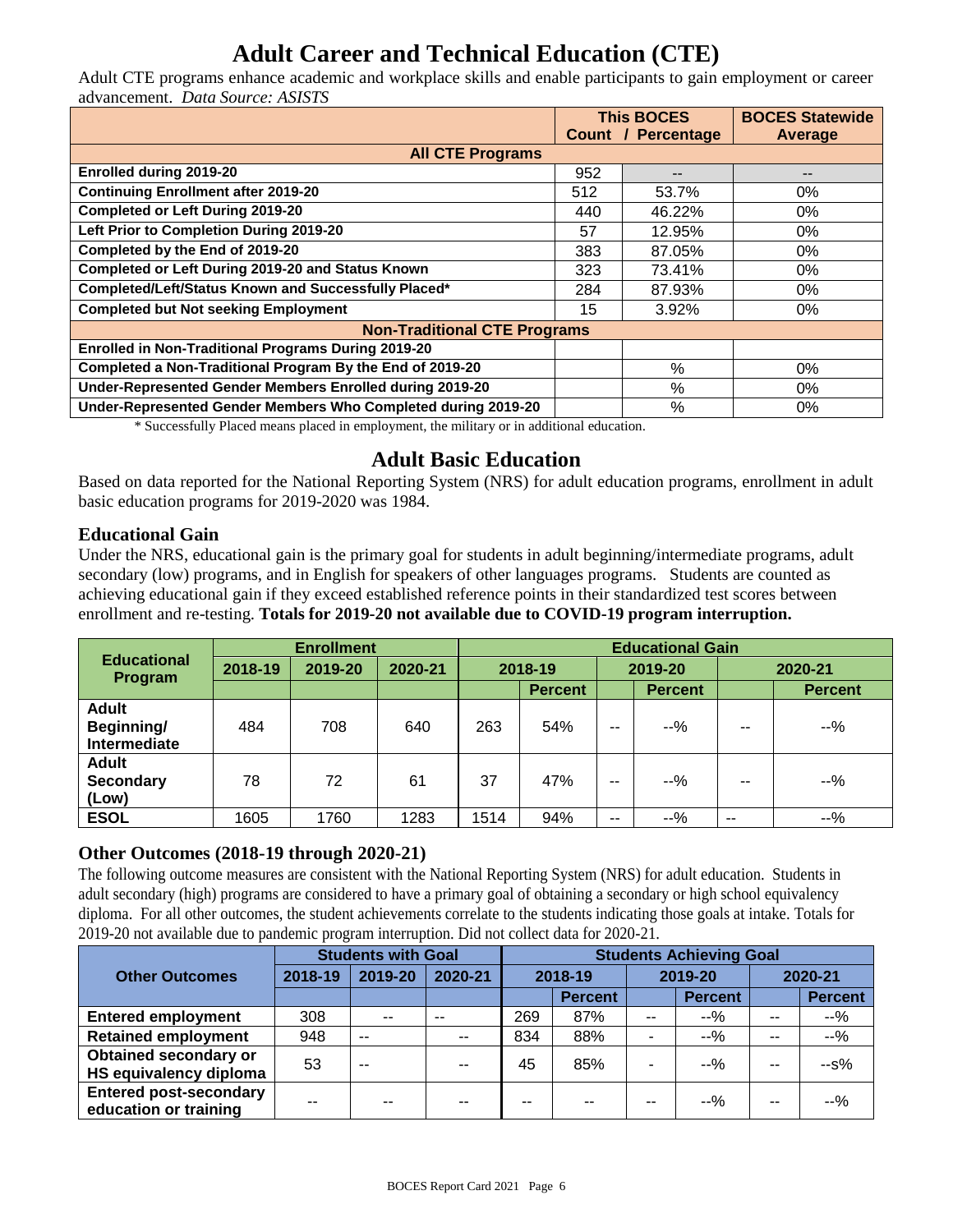## **Special Education**

#### **Special Education Enrollment and Tuition**

When placing students, districts select among classrooms with different student/staff ratios consistent with each student's Individualized Education Program (IEP). The following are six of the alternatives:

- $\div$  12 students per teacher plus one paraprofessional (12:1:1)
- $\div$  6 students per teacher plus one paraprofessional (6:1:1)
- $\div$  12 students per teacher plus four paraprofessionals (12:1+1:3)
- $\bullet$  8 students per teacher plus 1 paraprofessional (8:1:1)
- $\div$  15 students per teacher plus 1 paraprofessional (15:1:1)
- $\div$  6 students per teacher plus 2.5 paraprofessional (6:1:2.5)

An addendum of enrollment and tuition information will be attached to this report if this BOCES provides other options of student/staff ratios.

Tuition rates exclude the costs of related services, preschool and summer school programs. BOCES with multiple tuition rates for a program have calculated an average rate. *Data source: 602 Report*

|            | 2018-19 | 2019-2020 | 2020-21 |
|------------|---------|-----------|---------|
| 8:1:1      | 650     | 612       | 589     |
| $12:1+1:3$ |         |           |         |
| 6:1:1      | 50      | 61        | 95      |
| 12:1:1     | 53      | 48        | 38      |
| 15:1:1     |         |           |         |
| 6:1:2.5    |         |           |         |
| 9:1:3      | 55      | 58        | 59      |

**Tuition Rates Per Student**

#### **Enrollment Trends**

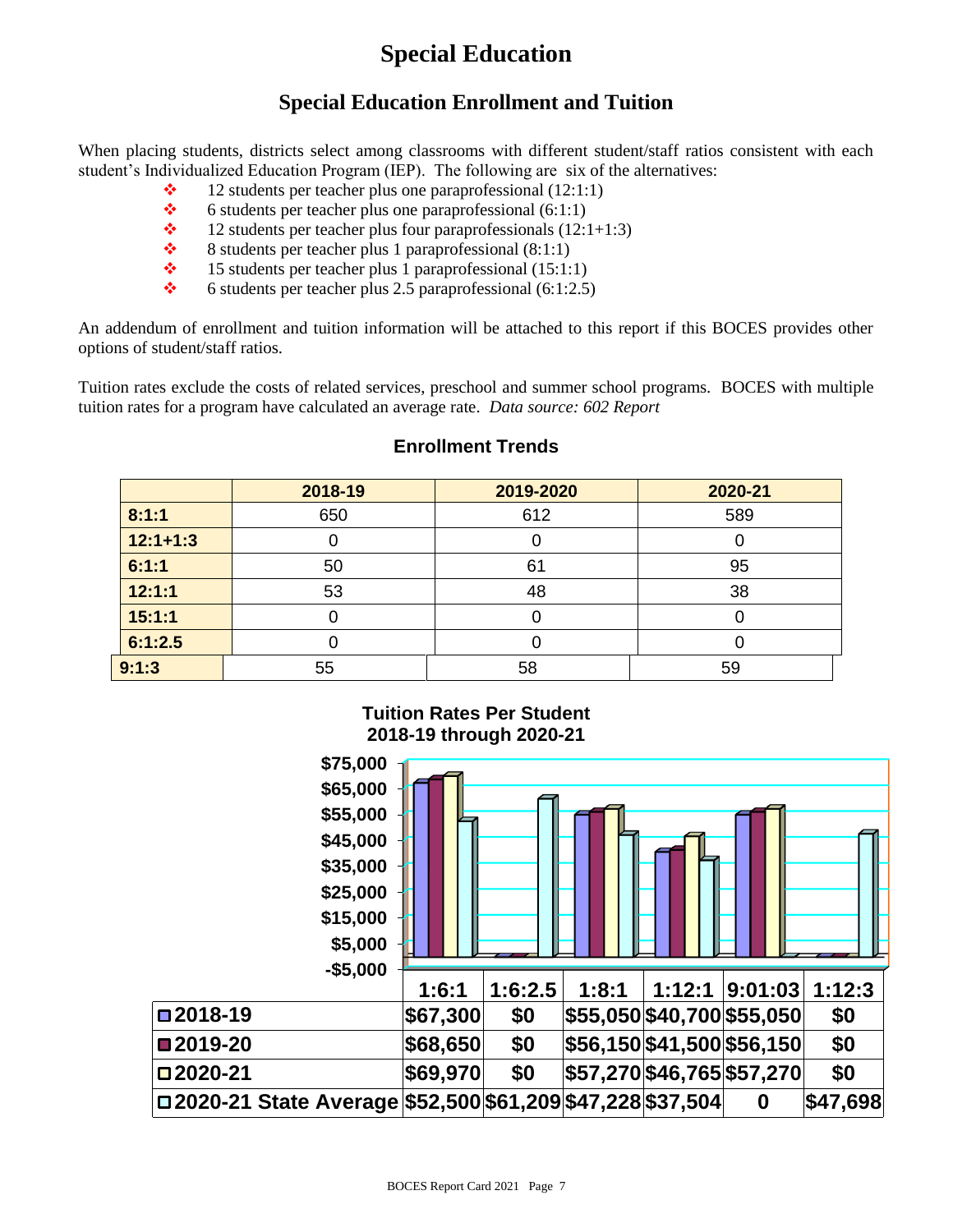### **Special Education State Testing Program 2020-2021 School Year**

These data are results of State assessments for students enrolled in BOCES programs. *Data Source: Data Warehouse*

|                                                   |                |                | <b>Counts of Students Tested</b> | Percentage of<br><b>Students Tested</b> | <b>No Valid</b> |                |                |              |
|---------------------------------------------------|----------------|----------------|----------------------------------|-----------------------------------------|-----------------|----------------|----------------|--------------|
| <b>State Assessment</b>                           | Level 1        | Level 2        | Level 3                          | Level 4                                 | <b>Total</b>    | Level 2-4      | Level 3-4      | <b>Score</b> |
|                                                   |                |                |                                  |                                         |                 | <b>Percent</b> | <b>Percent</b> |              |
| Grade 3<br><b>English Language</b><br><b>Arts</b> | 6              | 13             | $\overline{2}$                   | $\mathbf 0$                             | 21              | 71.42%         | 9.52%          | 19           |
| Grade 4<br><b>English Language</b><br><b>Arts</b> | 6              | $\overline{2}$ | 1                                | $\overline{0}$                          | 9               | 33.3%          | 11.1%          | 52           |
| Grade 5<br><b>English Language</b><br><b>Arts</b> | 11             | 3              | $\mathbf 0$                      | $\mathbf 0$                             | 14              | 21.43%         | 21.43%         | 53           |
| Grade 6<br><b>English Language</b><br><b>Arts</b> | 10             | 0              | $\overline{2}$                   | $\overline{2}$                          | 14              | 28.6%          | 28.6%          | 17           |
| Grade 7<br><b>English Language</b><br><b>Arts</b> | 10             | 5              | $\pmb{0}$                        | $\mathbf 0$                             | 15              | 33.3%          | 0.0%           | 21           |
| Grade 8<br><b>English Language</b><br><b>Arts</b> | 13             | 4              | 1                                | $\overline{2}$                          | 20              | 35%            | 15%            | 29           |
|                                                   |                |                |                                  |                                         |                 |                |                |              |
| Grade 3<br><b>Mathematics</b>                     | 15             | 5              | 1                                | $\mathbf 0$                             | 21              | 28.55%         | 4.75%          | 190          |
| Grade 4<br><b>Mathematics</b>                     | $\overline{7}$ | $\overline{2}$ | $\mathbf 0$                      | $\mathbf 0$                             | 9               | 22.2%          | 0.0%           | 520          |
| Grade 5<br><b>Mathematics</b>                     | 14             | $\Omega$       | $\Omega$                         | $\Omega$                                | 14              | 0.0%           | 0.0%           | 530          |
| Grade 6<br><b>Mathematics</b>                     | 10             | 4              | $\mathbf 0$                      | $\Omega$                                | 14              | 28.57%         | 0.0%           | 26           |
| Grade 7<br><b>Mathematics</b>                     | 8              | $\overline{4}$ | $\mathbf 0$                      | $\overline{0}$                          | 15              | 26.67%         | 0.0%           | 21           |
| Grade 8<br><b>Mathematics</b>                     | 18             | 3              | $\mathbf 0$                      | $\Omega$                                | 21              | 14.29%         | 0.0%           | 25           |

| Level 4 | These students exceed the standards and are moving toward high performance on the Regents<br>examination.    |
|---------|--------------------------------------------------------------------------------------------------------------|
| Level 3 | These students meet the standards and, with continued steady growth, should pass the Regents<br>examination. |
| Level 2 | These students need extra help to meet the standards and pass the Regents examination.                       |
| Level 1 | These students have serious academic deficiencies.                                                           |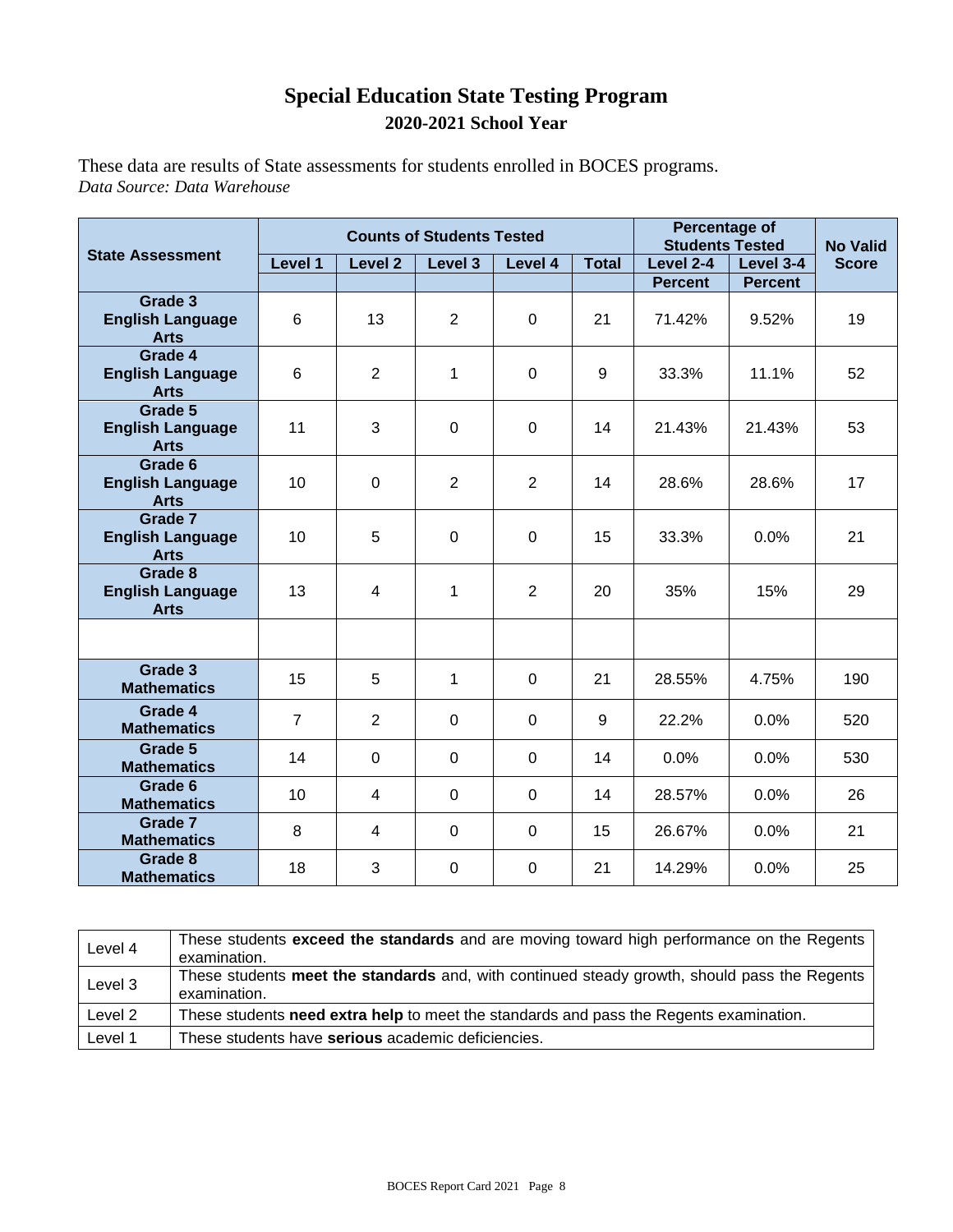## **Special Education State Testing Program (cont'd.) 2020-2021 School Year**

|                                                                            |                    |                | <b>Counts of Students Tested</b> |                | <b>Percentage of Students Tested</b>     | <b>Count of</b>               |                                            |                                                                                    |  |
|----------------------------------------------------------------------------|--------------------|----------------|----------------------------------|----------------|------------------------------------------|-------------------------------|--------------------------------------------|------------------------------------------------------------------------------------|--|
| <b>State Assessment-</b><br><b>Regents Exams</b>                           | <b>Below</b><br>55 | 55-64          | 65 and<br><b>Above</b>           | <b>Total</b>   | <b>Below</b><br>$55 -$<br><b>Percent</b> | $55 - 64 -$<br><b>Percent</b> | <b>65 and</b><br>Above -<br><b>Percent</b> | <b>Students</b><br><b>Exempted</b><br>from<br><b>Exam</b><br>with<br><b>Credit</b> |  |
| Algebra 1 (CC)                                                             | $\mathbf 0$        | 1              | $\mathbf{1}$                     | 2              | 0.0%                                     | 50%                           |                                            | 39                                                                                 |  |
| Algebra 2 (CC)                                                             | $\pmb{0}$          | $\overline{0}$ | $\pmb{0}$                        | $\mathbf 0$    | 0.0%                                     | 0.0%                          | 0.0%                                       | $\pmb{0}$                                                                          |  |
| <b>Geometry (CC)</b>                                                       | $\pmb{0}$          | $\mathbf 0$    | $\mathbf 0$                      | $\mathbf 0$    | 0.0%                                     | 0.0%                          | 0.0%                                       | $\mathbf 0$                                                                        |  |
| <b>Living Environment</b>                                                  | $\pmb{0}$          | $\mathbf 0$    | $\mathbf{1}$                     | $\mathbf{1}$   | 0.0%                                     | 0.0%                          | 100%                                       | 28                                                                                 |  |
| <b>Physical Setting/</b><br><b>Earth Science</b>                           | $\mathbf{1}$       | $\mathbf 0$    | $\overline{2}$                   | 3              | 33.3%                                    | 0.0%                          | 66.67%                                     | 40                                                                                 |  |
| <b>Physical Setting/</b><br><b>Chemistry</b>                               | $\pmb{0}$          | $\mathbf 0$    | $\mathbf 0$                      | $\Omega$       | 0.0%                                     | 0.0%                          | 0.0%                                       | $\mathbf 0$                                                                        |  |
| <b>Physical Setting/</b><br><b>Physics</b>                                 | $\mathbf 0$        | $\mathbf 0$    | $\mathbf 0$                      | $\mathbf 0$    | 0.0%                                     | 0.0%                          | 0.0%                                       | $\mathbf 0$                                                                        |  |
| <b>English Language</b><br>Arts (CC)                                       | $\mathbf{1}$       | $\mathbf 0$    | $\,6\,$                          | $\overline{7}$ | 14.29%                                   | 0.0%                          | 85.71%                                     | 51                                                                                 |  |
| <b>Regents ELA</b>                                                         | $\pmb{0}$          | $\mathbf 0$    | $\pmb{0}$                        | $\mathbf 0$    | 0.0%                                     | 0.0%                          | 0.0%                                       | $\pmb{0}$                                                                          |  |
| <b>Global History and</b><br><b>Geography II (New</b><br><b>Framework)</b> | 0                  | $\Omega$       | 0                                | $\Omega$       | $0.0\%$                                  | 0.0%                          | 0.0%                                       | 0                                                                                  |  |
| <b>Global History &amp;</b><br><b>Geography Transition</b>                 | $\pmb{0}$          | $\mathbf 0$    | $\mathbf 0$                      | $\mathbf 0$    | 0.0%                                     | 0.0%                          | 0.0%                                       | $\mathbf 0$                                                                        |  |
| <b>United States History</b><br>& Government                               | 0                  | 0              | $\mathbf 0$                      | $\mathbf 0$    | 0.0%                                     | 0.0%                          | 0.0%                                       | $\mathbf 0$                                                                        |  |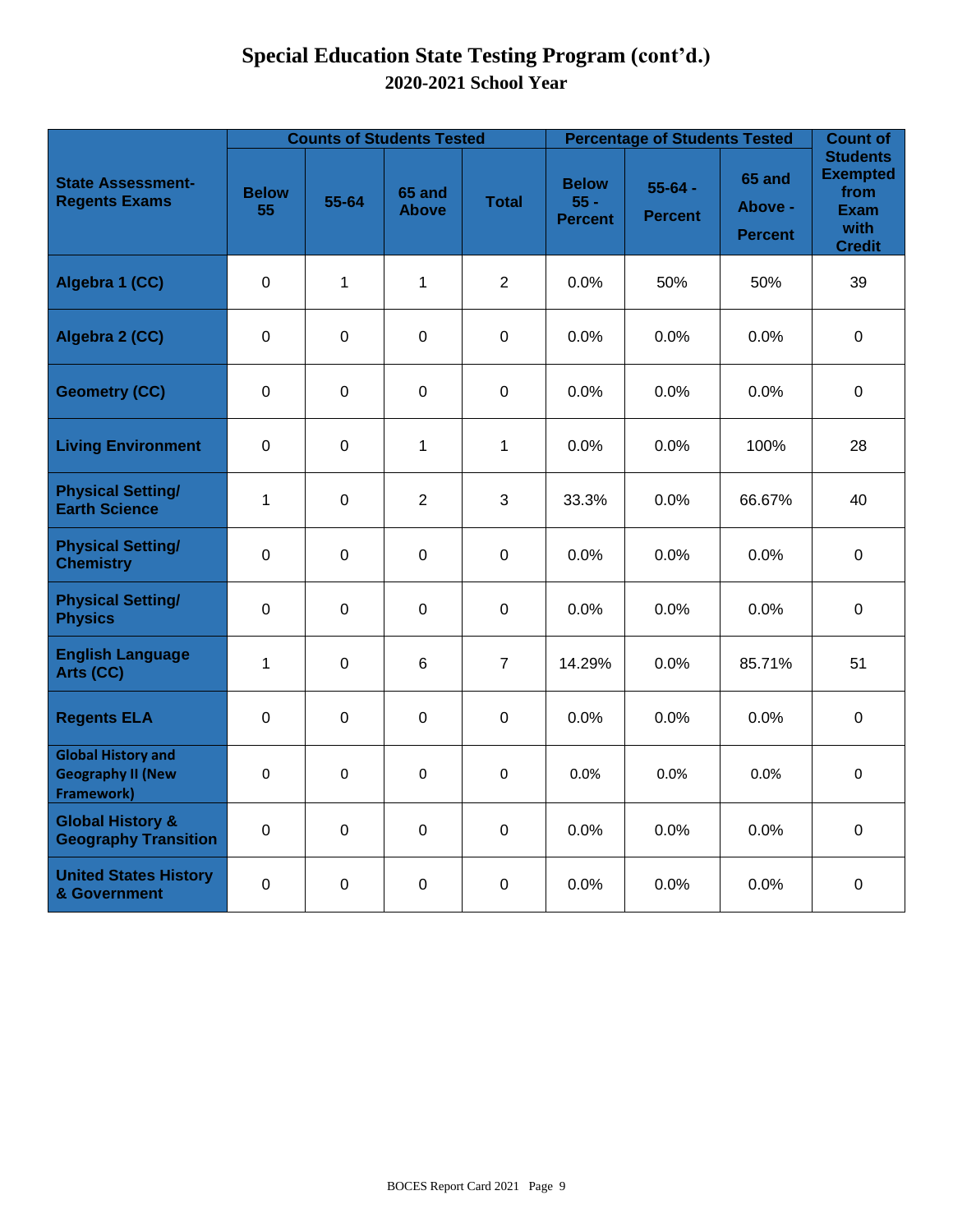#### **Students with Severe Disabilities Performance on the New York State Alternate Assessments 2020-2021 School Year**

|                                                              |                         | <b>Counts of Students Tested</b> |                   | <b>Percentage of</b><br><b>Students Tested</b> | <b>No</b>       |                             |                             |                              |
|--------------------------------------------------------------|-------------------------|----------------------------------|-------------------|------------------------------------------------|-----------------|-----------------------------|-----------------------------|------------------------------|
| <b>State Assessment</b>                                      | <b>Level 1</b>          | <b>Level 2</b>                   | <b>Level</b><br>3 | Level 4                                        | <b>Total</b>    | Level 2-4<br><b>Percent</b> | Level 3-4<br><b>Percent</b> | <b>Valid</b><br><b>Score</b> |
| Grade 3<br><b>English</b><br><b>Language Arts</b>            | 3                       | 6                                | 10                | 1                                              | 20              | 85%                         | 55%                         | 26%                          |
| Grade 4<br><b>English</b><br><b>Language Arts</b>            | $\overline{2}$          | 1                                | 4                 | 0                                              | $\overline{7}$  | 72%                         | 57.14%                      | 4.6%                         |
| Grade 5<br><b>English</b><br><b>Language Arts</b>            | $\overline{2}$          | 3                                | 11                | 4                                              | 20              | 90%                         | 75%                         | 13%                          |
| Grade 6<br><b>English</b><br><b>Language Arts</b>            | $\overline{\mathbf{4}}$ | $\overline{2}$                   | 21                | $\overline{2}$                                 | 29              | 86.2%                       | 79.3%                       | 12%                          |
| Grade 7<br><b>English</b><br><b>Language Arts</b>            | $\overline{2}$          | $\mathbf{1}$                     | 6                 | 3                                              | 12              | 83.3%                       | 75%                         | 37%                          |
| Grade 8<br><b>English</b><br><b>Language Arts</b>            | 3                       | 6                                | 6                 | $\overline{2}$                                 | 17              | 82.34%                      | 47.05%                      | 39%                          |
| <b>High School</b><br><b>English Language</b><br><b>Arts</b> | 1                       | 5                                | $\overline{7}$    | $\mathbf 0$                                    | 13              | 92.31%                      | 53.85%                      | 35%                          |
|                                                              |                         |                                  |                   |                                                |                 |                             |                             |                              |
| Grade 3<br><b>Mathematics</b>                                | $\mathbf{1}$            | 9                                | 8                 | $\overline{2}$                                 | 20              | 95%                         | 50%                         | 0.0%                         |
| Grade 4<br><b>Mathematics</b>                                | 3                       | $\mathbf{1}$                     | $\Omega$          | 3                                              | $\overline{7}$  | 57.15%                      | 42.86%                      | 0.0%                         |
| Grade 5<br><b>Mathematics</b>                                | 5                       | 1                                | 9                 | 5                                              | 20              | 75%                         | 70%                         | 0.0%                         |
| Grade 6<br><b>Mathematics</b>                                | 6                       | $\overline{2}$                   | 10                | 11                                             | 29              | 79.3%                       | 72.4%                       | 0.0%                         |
| Grade 7<br><b>Mathematics</b>                                | $\overline{2}$          | 1                                | 4                 | 5                                              | 12 <sup>2</sup> | 83.3%                       | 74.9%                       | 0.0%                         |
| Grade 8<br><b>Mathematics</b>                                | 6                       | 6                                | 5                 | 0                                              | 17              | 64.7%                       | 29.4%                       | 0.0%                         |
| <b>High School</b><br><b>Mathematics</b>                     | 3                       | 3                                | $\overline{7}$    | 0                                              | 13              | 76.94%                      | 53.8%                       | 0.0%                         |

*Data Source: Data Warehouse*

| Level 4            | These students exceed the standards and are moving toward high performance on the Regents examination.    |
|--------------------|-----------------------------------------------------------------------------------------------------------|
| Level 3            | These students meet the standards and, with continued steady growth, should pass the Regents examination. |
| Level 2            | These students need extra help to meet the standards and pass the Regents examination.                    |
| Level <sup>1</sup> | These students have serious academic deficiencies.                                                        |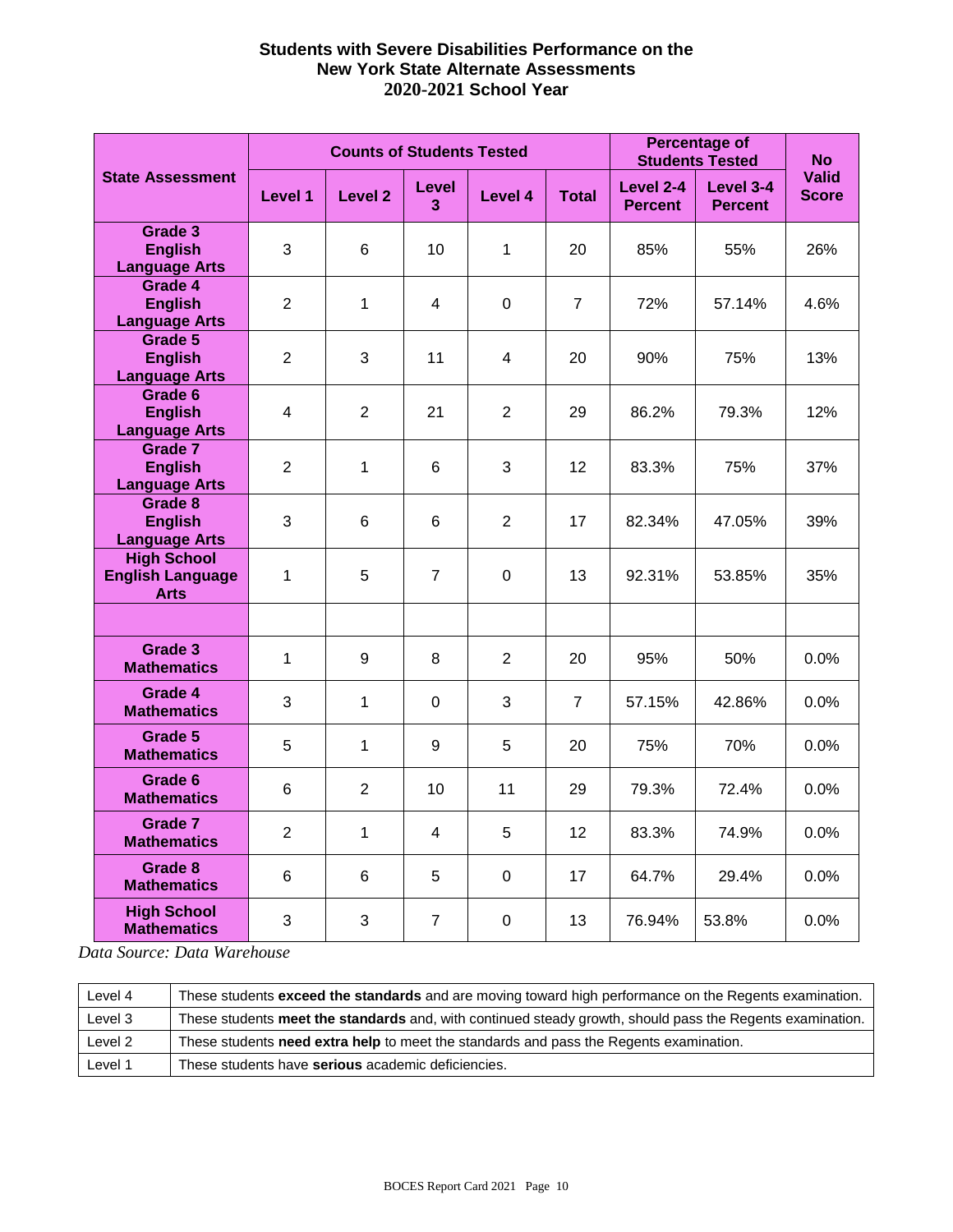## **Professional Development 2020-2021 School Year**

The data in this chart is from BOCES-sponsored professional development and offered by Instructional Support Divisions.

|                                                                          | <b>Number of Hours Offered and Number of Participants:</b> |           |                                                         |                |                 |             |                          |                |                |                |
|--------------------------------------------------------------------------|------------------------------------------------------------|-----------|---------------------------------------------------------|----------------|-----------------|-------------|--------------------------|----------------|----------------|----------------|
| <b>BOCES</b> provided training in the<br>following areas:                | <b>Superintendents or</b><br><b>District-level</b>         |           | <b>Principals or</b><br><b>Building-level</b><br>admins |                | <b>Teachers</b> |             | <b>Paraprofessionals</b> |                | <b>Other</b>   |                |
|                                                                          | <b>Hours</b>                                               | # Staff   | <b>Hours</b>                                            | # Staff        | <b>Hours</b>    | # Staff     | <b>Hours</b>             | # Staff        | <b>Hours</b>   | # Staff        |
| <b>Curriculum &amp; Instruction:</b>                                     |                                                            |           |                                                         |                |                 |             |                          |                |                |                |
| <b>Learning Standards</b>                                                | 180                                                        | 600       | 180                                                     | 127            | 192             | 921         | 182                      | 163            | 180            | 0              |
| <b>Instructional Strategies</b>                                          | 520                                                        | 401       | 520                                                     | 513            | 530             | 4,392       | 515                      | 471            | 512            | 26             |
| <b>Data-Driven Instruction</b>                                           | 60                                                         | 10        | 57                                                      | 11             | 63              | 191         | 61                       | $\overline{2}$ | 62             | 0              |
| <b>Effective Use of Technology</b>                                       | 174                                                        | 293       | 121                                                     | 200            | 147             | 4,121       | 119                      | 351            | 119            | $\mathbf 0$    |
| <b>Project Based Learning</b>                                            | 18                                                         | 5         | 18                                                      | 5              | 37              | 37          | 18                       | 0              | 18             | $\mathbf 0$    |
| <b>Parent Engagement</b>                                                 | 20                                                         | 24        | 20                                                      | 26             | 20              | 529         | 20                       | 11             | 17             | 212            |
| <b>RBE-RN</b>                                                            | 0                                                          | 0         | 0                                                       | $\mathbf 0$    | 0               | 0           | 0                        | 0              | 0              | 0              |
| <b>College, Career &amp; Civic</b><br><b>Readiness</b>                   | 0                                                          | 0         | 0                                                       | $\mathbf 0$    | 0               | $\mathbf 0$ | $\mathbf 0$              | $\mathbf 0$    | $\overline{7}$ | 219            |
| <b>Response to Intervention</b>                                          | 15                                                         | 34        | 15                                                      | 52             | 15              | 137         | 15                       | 0              | 15             | 0              |
| <b>Early Childhood Education</b>                                         | 17                                                         | 11        | 21                                                      | 26             | 21              | 271         | 21                       | 23             | 21             | 13             |
| <b>Career and Technical Education</b>                                    | 0                                                          | 0         | 0                                                       | $\mathbf 0$    | 0               | $\Omega$    | 0                        | 0              | 0              | 0              |
| <b>Middle Level Education</b>                                            | 24                                                         | 23        | 24                                                      | 18             | 24              | 119         | 24                       | $\overline{7}$ | 24             | 23             |
| <b>Special Education Strategies</b>                                      | 60                                                         | 207       | 60                                                      | 219            | 60              | 1,836       | 60                       | 173            | 60             | 10             |
| Leadership:                                                              |                                                            |           |                                                         |                |                 |             |                          |                |                |                |
| <b>APPR: Lead Evaluator &amp;</b><br><b>Principal Evaluator Training</b> | 70                                                         | 61        | 70                                                      | 92             | 70              | 5           | 70                       | 0              | 70             | 0              |
| <b>Leadership Development</b>                                            | 28                                                         | 197       | 28                                                      | 73             | 28              | 91          | 19                       | $\mathbf 0$    | 19             | 0              |
| <b>District &amp; School Strategic</b><br><b>Planning</b>                | 18                                                         | 371       | 18                                                      | 11             | 18              | 12          | 18                       | 0              | 18             | 0              |
| <b>Using Data</b>                                                        | 10                                                         | 5         | 10                                                      | $\overline{7}$ | 10              | 13          | $10$                     | 1              | 10             | 6              |
| Culture/Climate (indicate below)                                         |                                                            |           |                                                         |                |                 |             |                          |                |                |                |
| Diversity/Equity/Inclusivity                                             | 24                                                         | 48        | 24                                                      | 52             | 48              | 281         | 48                       | 92             | 48             | $\pmb{0}$      |
| <b>Social - Emotional Learning</b>                                       | 450                                                        | 1,102     | 450                                                     | 737            | 450             | 2,418       | 450                      | 96             | 450            | $\overline{7}$ |
| Other culture/climate                                                    | 25                                                         | 60        | 25                                                      | 78             | 25              | 501         | 25                       | 41             | 25             | $\pmb{0}$      |
| <b>Safety</b>                                                            | $\pmb{0}$                                                  | $\pmb{0}$ | 6                                                       | 53             | 45              | 181         | $\mathbf 0$              | $\pmb{0}$      | $\pmb{0}$      | 39             |
| Other                                                                    | 20                                                         | 41        | 20                                                      | 182            | 20              | 18          | 18                       | $\pmb{0}$      | 18             | 109            |